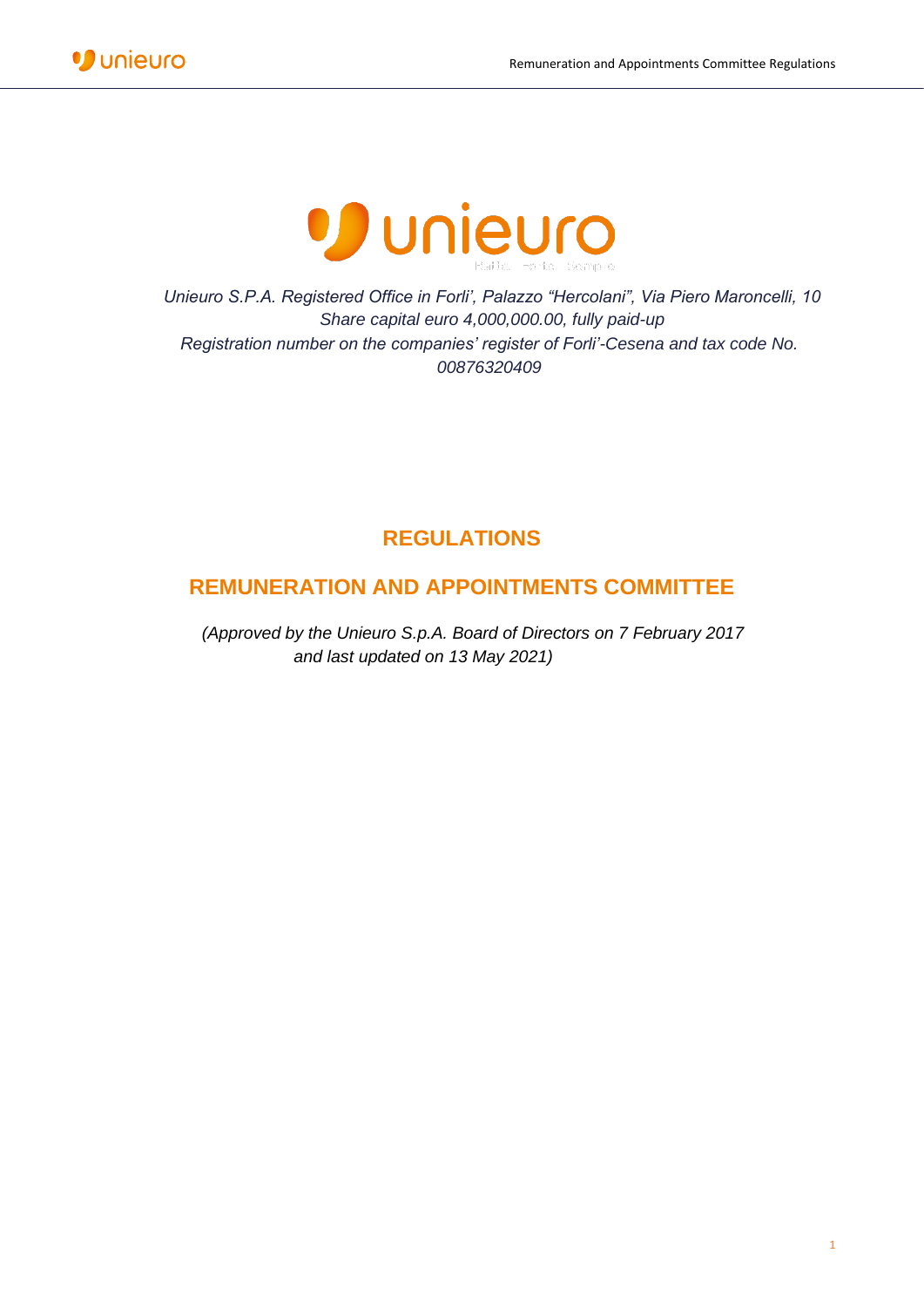### $1.$ **Purpose and scope of application**

- 1.1. Pursuant to art. 20.6 of the Articles of Association of Unieuro S.p.A. ("**Unieuro**" or "**Company**") a committee has been set up within the Board of Directors, entitled the Remuneration and Appointments Committee ("**Committee**") to assist said Board of Directors with its assessments and decisions on the topic of appointments and remuneration, in accordance with the recommendations of the Corporate Governance Committee under the Corporate Governance Code governing listed companies promoted by Borsa Italiana SpA ("**Corporate Governance Code**"), to which Unieuro adheres.
- 1.2. These regulations ("**Regulations**") drawn up by the Committee and approved by the Board of Directors of the Company on 7 February 2017 as subsequently amended on 13 May 2021, govern the composition, appointment and manner of operation of the Committee as well as its duties, powers, responsibilities and means at its disposal.

#### $2.$ **Composition and appointment**

- 2.1 The Committee shall be made up of at least three Directors, all of whom shall be non-executive, and the majority of whom shall satisfy the independence requisites in accordance with the legal and regulatory provisions in force as well as the Corporate Governance Code.
- 2.2 The Committee Chairman shall be selected from among the independent Directors. The Chairman of the Board of Directors cannot chair the Committee even if he/she is deemed independent.
- 2.3 The members of the Committee must have functional skills in relation to the duties they are called upon to perform. At least one member of the Committee shall possess adequate knowledge and experience in financial matters or remuneration policies in accordance with the Corporate Governance Code; the Board of Directors shall ascertain possession of the said requisites at the time of his/her appointment.
- 2.4 The Board of Directors shall appoint and remove Committee members including the Chairman thereof.
- 2.5 Directors may accept the office of Committee member only when they believe that they are able to dedicate the necessary time to ensure the diligent performance of the duties pertaining to the office.
- 2.6 Committee members shall remain on the Committee for a term commensurate to their entire term of office as a director, unless otherwise determined by the Board of Directors at the time of appointment or any time thereafter, or save for in the event of resignation from office or loss of any of the necessary requisites. In the event a member vacates his/her office on the Board of Directors prior to the envisaged term for any reason, then he/she shall automatically and immediately relinquish the office of Committee member.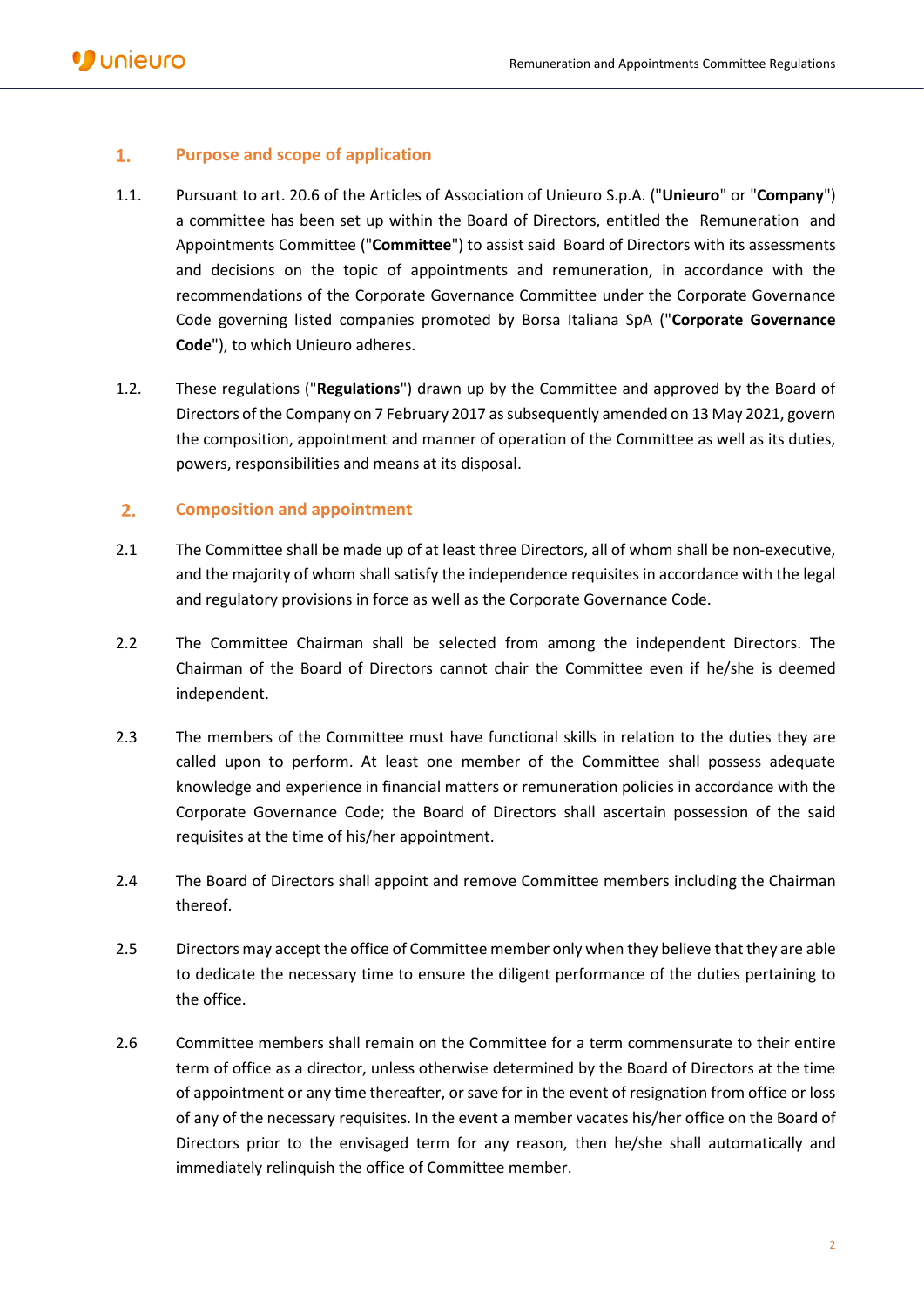- 2.7 In case of removal from or relinquishment of office, loss of requisites, death or incapacity of any of Committee member, the outgoing member or the Chairman shall promptly notify the Board of Directors which shall without delay and at its very next sitting replace the outgoing member, selecting his/her replacement from among those Directors in office at that time provided that the replacement satisfies the requirements referred to in the previous paragraphs and in compliance with the provisions set forth in the previous paragraphs. The office of the replacement Committee member shall expire at the same time as that of the members already in office at the time of the replacement's appointment.
- 2.8 The Secretary shall be appointed by the Committee and may be a person chosen from outside the Committee. The Secretary shall assist the Committee and its Chairman in drafting meeting minutes and in carrying out the related activities. In the event of his/her absence or should he/she be unable to undertake the relative duties, then the Committee shall, on a case-by-case basis, select another person, who may be a person chosen from outside the Committee, to carry out the Secretary's duties.

### $3.$ **Duties**

3.1. Within the remit of the Committee's duties are: preliminary, consultative and propositional functions in support of the Board of Directors.

### *Duties and functions of the Committee regarding the appointment of directors and self-assessment of the Board of Directors*

- 3.2. The Committee shall assist the Board of Directors in carrying out the following activities:
	- a) periodic self-assessment concerning the size, composition and actual functioning of the Board of Directors and its committees, also having regard to the role that the Board has played in the determination of strategies, the monitoring of management performance and the adequacy of the internal control and risk management systems. In carrying out such assessment, the Committee may be supported by an independent consultant if deemed appropriate. As part of said activity, the Committee shall also support the Board of Directors in defining the tools and methodology to be applied to the Board of Directors selfassessment process as well as verify compliance with all disclosure obligations inherent thereto, so as to ensure the transparency of the process.

With regard to composition, the Committee shall draw up the criteria applicable to the assessment of the independence requisites on the part of Company directors which it shall submit to the Board for approval. The Committee shall propose to the Board of Directors the quantitative and qualitative criteria to be considered in relation to the independence requirements and which shall conform to the provisions of the Corporate Governance Code;

b) definition of the optimal composition of the Board of Directors and its committees. More specifically, the Committee, in view of each renewal of the Board of Directors and taking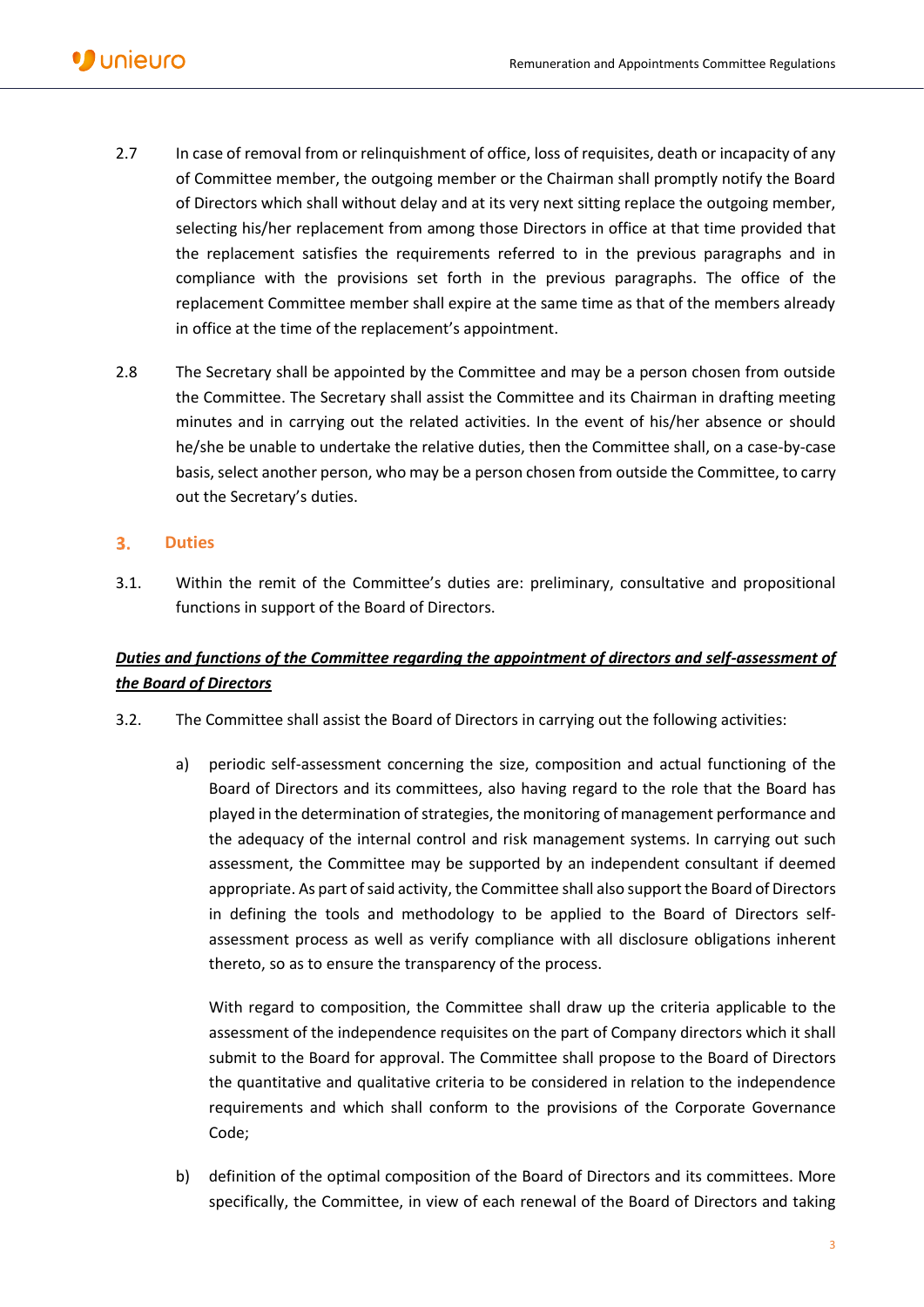into account the results of the self-assessment referred to in the previous letter a), shall prepare its opinion for the Board of Directors on the optimal quantitative and qualitative composition of the Board of Directors and of the intra-board committees as well as on those professional and managerial roles whose presence on the Board is deemed appropriate;

- c) identification of candidates for the office of director in the event of co-optation. More specifically, should one or more Directors vacate their office during the year (Article 2386, first paragraph of the Civil Code), the Committee shall put forward replacement candidates for the office of Director to the Board of Directors thus ensuring compliance with the requirements for the minimum number of independent Directors and the quota thereof reserved for the under-represented gender;
- d) should the outgoing Board of Directors, in conformance with the legislative and statutory provisions in force, deem it appropriate to present a list of candidates for the renewal of the administrative body, then the presentation of such list by the outgoing Board of Directors shall be effected in a manner that ensures that its formation and presentation are transparent; as part of this activity, the Committee shall participate in the assessment, formulating opinions and also engaging support from external consultants so as to identify the candidates whom shall be selected to appear on the list to be presented by the Board of Directors;
- e) preparation, updating and implementation of any plan for the succession of the Chief Executive Officer and of any other executive Director, which plan shall set forth at minimum the procedures to be followed in the event of any early vacation from office;
- f) ascertain whether there are adequate procedures in place to manage the succession of executives with strategic responsibilities.
- 3.3. Furthermore, in assisting the Board of Directors, the Committee:
	- a) may, as frequently as deemed most appropriate, make recommendations to the Board of Directors regarding the maximum number of offices that a director or statutory auditor may hold in other companies listed on regulated markets (including any foreign ones) as are deemed compatible with the effective performance of their offices of director for the Company and taking into account the participation of the Directors in the intra-board committees. To this end, the Committee shall identify general criteria differentiated on the basis of the commitment required by each position (executive or non-executive Director) which is outside the Company, also factoring in the nature and size of the company/ies in which the offices are held as well as whether such non-Company office/s is in any company belonging to Unieuro Group. The Committee shall give its opinion to the Board on the preparation of and any updating of the orientation, in accordance with the Corporate Governance Code, on the maximum number of directorships or statutory auditor positions that a director can hold as well as carry out investigations on the related periodic checks and assessments;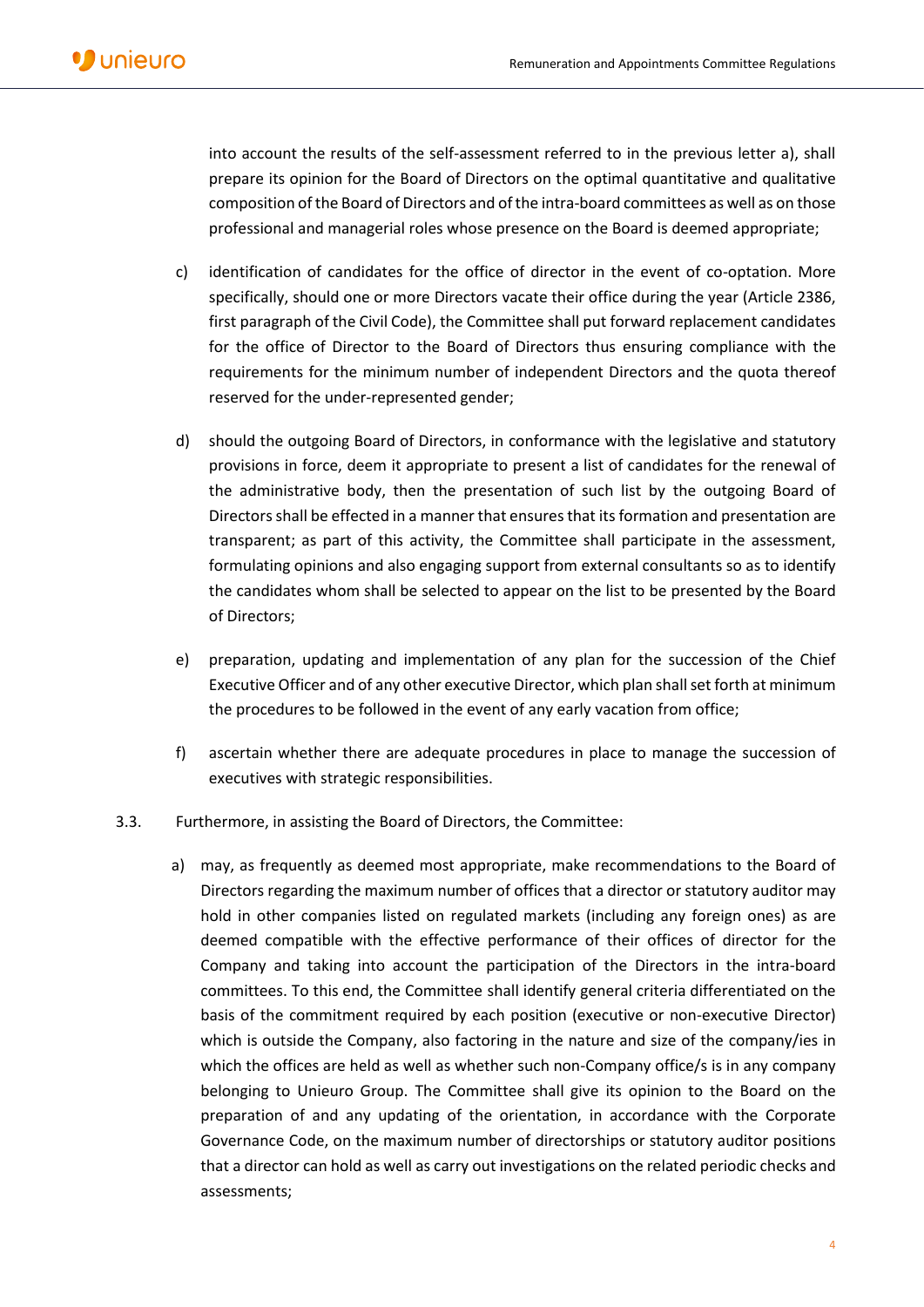- b) shall put forward to the Board of Directors any candidates for the position of Director to be proposed at the Shareholders' Meeting of the Company, taking into account any input received from shareholders should it not be not possible to select the required number of Directors from the lists submitted by shareholders;
- c) shall carry out investigations into the periodic checks to ascertain the independence and integrity requirements of the Directors and that there are no causes of incompatibility or ineligibility of said Directors;
- d) shall assist the Board of Directors (where appropriate also in collaboration with the other intra-board committees) in the preparation of any criteria for the designation of managers with strategic responsibilities whose appointment is under the responsibility of the Board by virtue of the current legislation and regulations and shall provide the Board of Directors with its assessments on proposals made by the Chief Executive Officer.
- e) shall give opinions on the reasoned assessment of each case and problem addressed by the Board in relation to any authorisation at a meeting to derogate from the prohibition on competition provided for under art. 2390 of the civil code (prohibition on competition).

### *Duties and functions of the Committee regarding the remuneration of directors, general managers, statutory auditors and managers with strategic responsibilities*

- 3.4. The Committee shall carry out the following activities:
	- a) assisting the Board of Directors in the drawing up of the policy concerning remuneration and recompense paid (in accordance with the provisions of art. 123-ter Legislative Decree No. 58 of 24 February 1998 ("**TUF**"); in particular, the Committee shall propose its remuneration report, which shall include the remuneration policy referred to in this letter a), to the Board of Directors for its approval prior to its presentation at the Shareholders' Meeting of the Company in accordance with legislation in force from time to time and the Corporate Governance Code;
	- b) giving opinions on: remuneration of executive Directors and that of other Directors who hold particular offices as well as on the setting of performance objectives related to the variable component of said remuneration; verification that performance objectives of said Directors have been achieved, in collaboration with the sustainability committee to the extent that said objectives concern ESG indicators;
	- c) monitoring the application of the remuneration policy referred to in letter a); periodically assessing the adequacy and overall consistency of the remuneration policy for directors and managers with strategic responsibilities;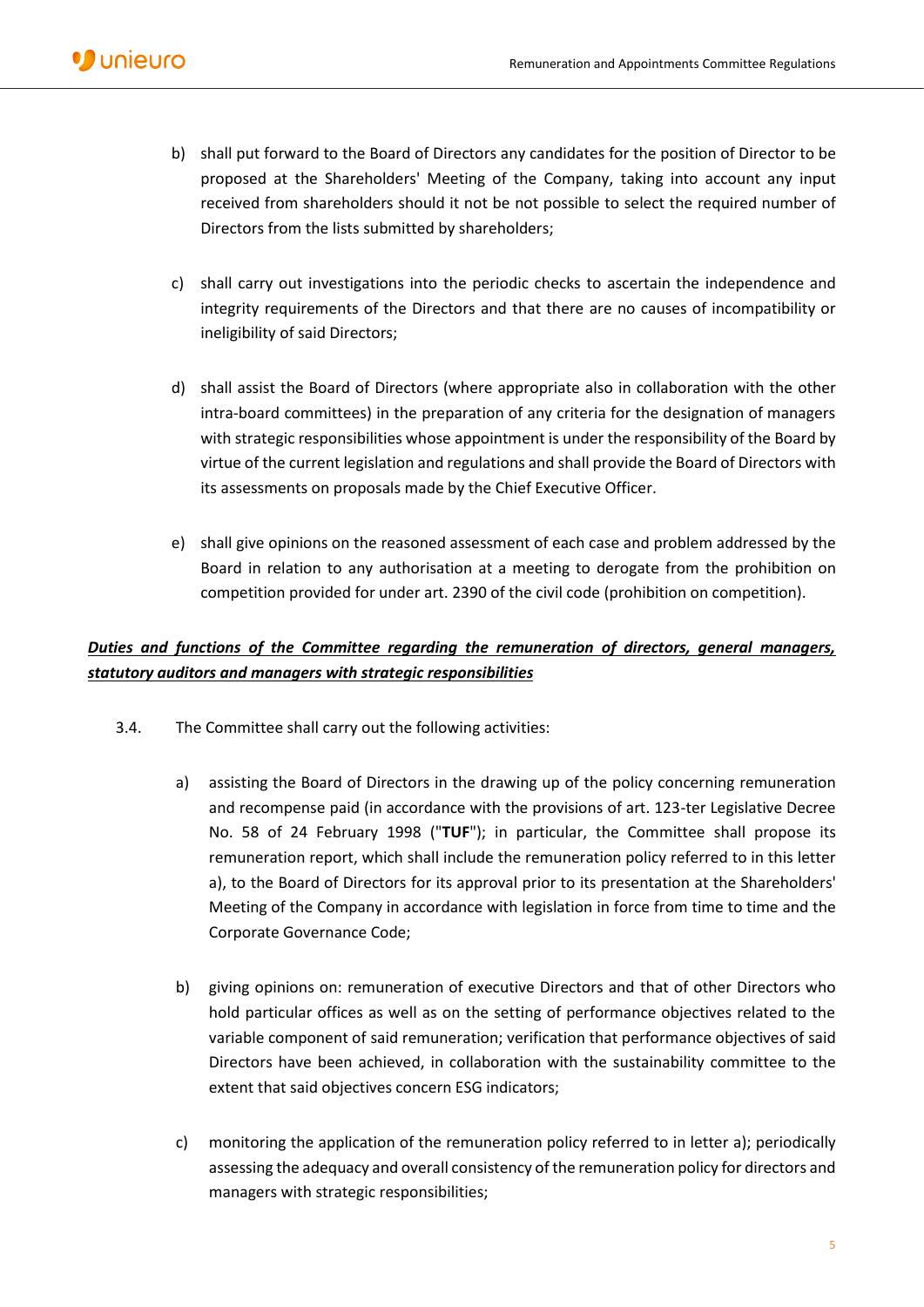- d) evaluating and making proposals to the Board of Directors regarding the design of periodic short and medium/long-term incentive plans, including equity based, stock options, employee schemes and similar incentive and loyalty plans for management and employees of the Company, also taking into account the suitability of said incentives to pursue the plan objectives; giving its opinion on the manner of assignment of such plan instruments to the beneficiaries;
- e) performing any additional tasks as may be entrusted to it by the Board of Directors, monitoring the application of decisions adopted by the Board of Directors on the subject of remuneration.
- 3.5. Whenever the Remuneration Committee carries out any consultative and investigative activity on issues inherent to transactions with related parties, the relative discussions thereof shall be preferably undertaken in collaboration with the committee for transactions with related parties of the Company.

#### $4.$ **Operations**

- 4.1. The Committee shall sit as often as is deemed necessary to fulfil its duties which sittings shall generally be on the dates set forth in the annual diary of meetings prepared and approved by said Committee. Meetings shall take place at the registered office or at any of the secondary offices of the Company (in all cases in compliance with the provisions of paragraph 4.4 below) and, in any case with a frequency as the Chairman of the Committee deems appropriate or upon request of the Chairman of the Board of Directors, the Chief Executive Officer, the Chairman of the Board of Statutory Auditors or at least two members this latter Board, where the specific topic up for discussion is deemed within the responsibility of the Committee. The diary of Committee meetings and any variations thereto shall be submitted in advance to the secretary of the Board of Directors to ensure coordination with meetings of the Board and the other committees. Meetings shall be called by the Chairman of the Committee to discuss any agenda business prepared by him/her with the assistance of the Secretary of the Committee or whenever requested by at least two Committee members where the specific topic up for discussion is deemed within the responsibility of the Committee.
- 4.2. The notice of call, which shall contain the day, time and place of the meeting and the list of matters for discussion, shall be sent to Committee members by the Secretary on the recommendation of the Chairman, usually at least three days prior to the date set for the meeting, in such manner that ensures confidentiality and timeliness of the notice and enables due receipt of the notice to be confirmed. On the occurrence of any necessity or urgency, this term may be shortened, providing a minimum notice of 24 hours is given prior to the date set for the meeting. In any event, the Committee shall be deemed quorate, notwithstanding there has not been a formal notice of call, if all the members or the majority thereof are in attendance on condition that the absent members have been informed of the meeting and at least one member of the Board of Statutory Auditors is in attendance. The Chairman of the Committee may invite the Chairman of the Board of Directors, the Chief Executive Officer, the Secretary of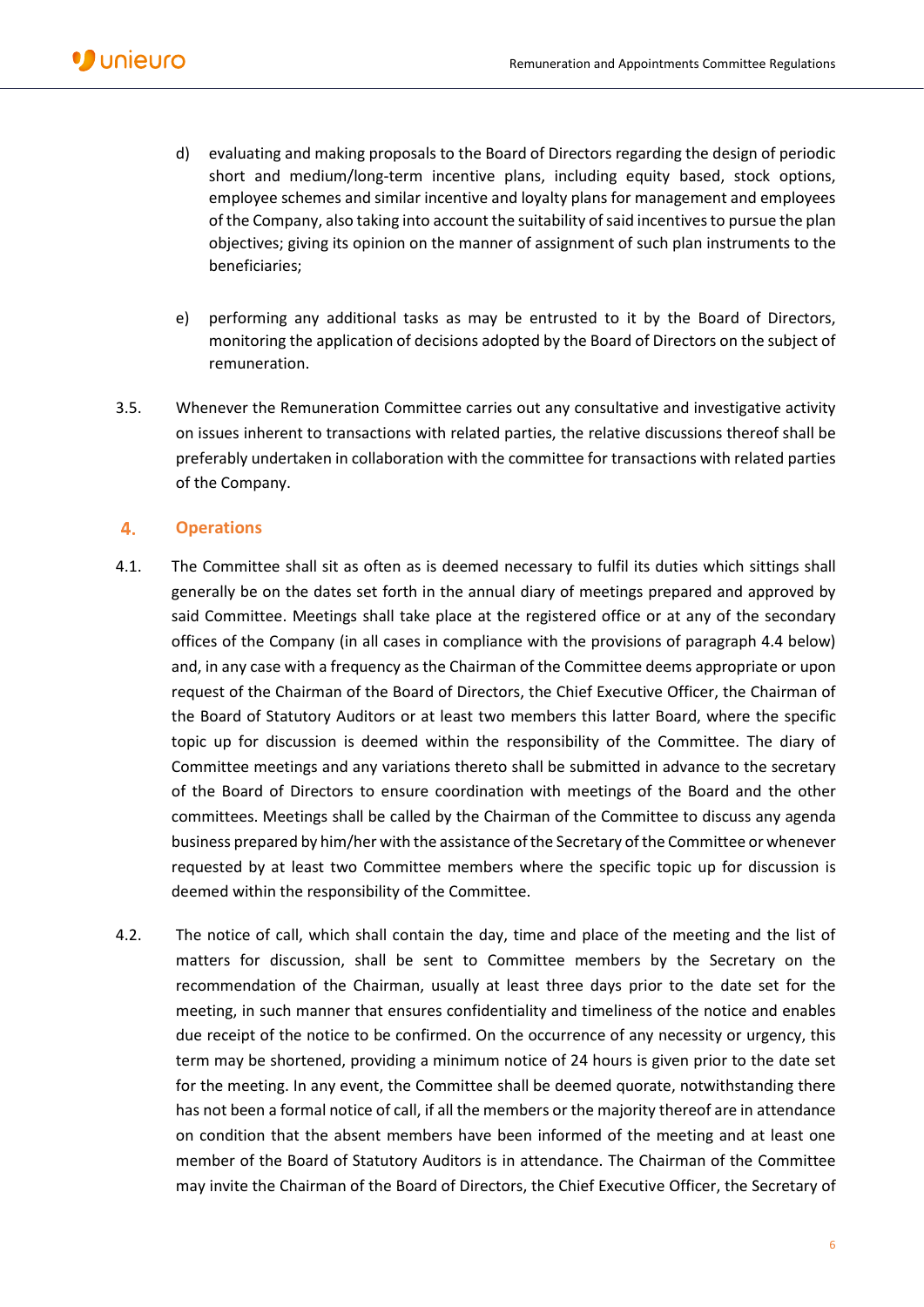the Board of Directors, the standing members of the Board of Statutory Auditors and any other invited persons to take part in the meeting. The Secretary shall also send the notice of call by way of opportune information to all person/s invited by the Chairman of the Committee to take part in the meeting.

- 4.3. The meetings of the Committee shall be presided over by the Chairman or in the event he/she is unable to or prevented from attending, then by a member of the Committee who shall be selected from those in attendance.
- 4.4. The Committee may meet:
	- (i) at the location indicated in the notice of call;
	- (ii) by videoconference sitting at the offices of the Company or at any other location indicated in the notice of call;
	- or, subject to the authorisation on the part of the Chairman of the Committee:
	- (iii) by means of a videoconferencing system made available by the Company which ensures the same level of security as a video conference held at the offices of Unieuro;
	- (iv) by audio conference, usually limited to extraordinary meetings that have not been scheduled in the annual diary.

Attendance by the means under sub-paragraphs (ii), (iii) and (iv) must take into account the need to deal with the items on the agenda in a confidential manner and must ensure that all attendees can be identified and are able to follow the discussions and intervene in real time in the discussions of the business on the table. The meeting shall be deemed held at the place at which the Chairman of the Committee is located.

The above-mentioned means of attendance, as alternatives to a face-to-face meeting, shall in any case be adopted where deemed necessary to ensure compliance with any provisions of the law that limit face-to-face meetings.

In the event that any urgency prevents the holding of any Committee meeting attendance via audio or videoconference, the Committee Chairman may ask the Committee members, also informing all the other recipients of the notice of call, to provide its opinion on a specific subject by email. The Chairman shall inform the Committee members and any other recipients of the notice of call of the outcome of the consultation in relation to which a special report shall be drawn up.

4.5. Any documentation relating to items on the agenda shall be provided to the members by the Secretary generally at the same time as the notice of call and in any case no later than the third day prior to the date of the meeting, save for in exceptional circumstances. Said documentation shall be provided in a manner that ensures it is kept confidential.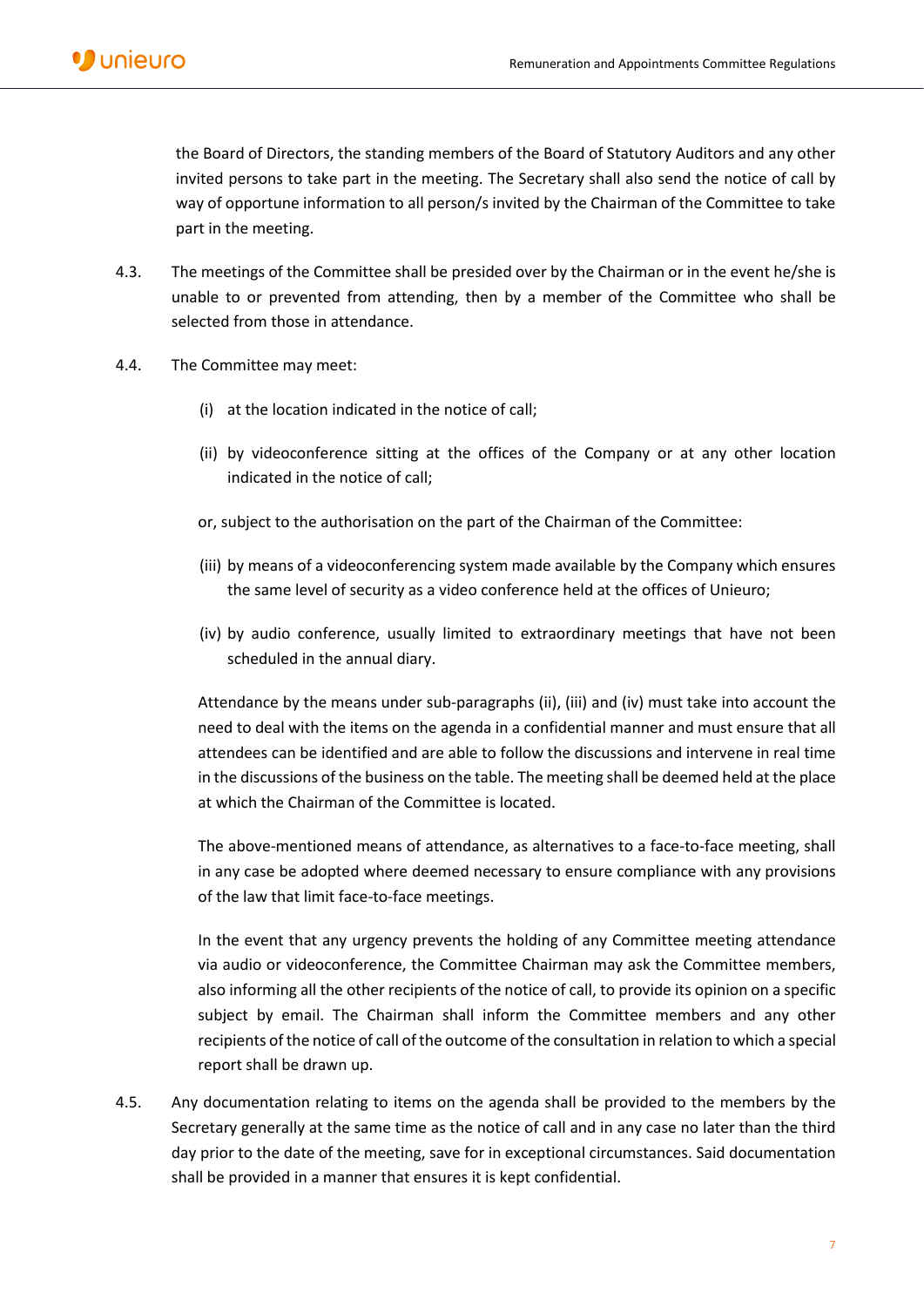- 4.6. The Committee shall be deemed quorate if the majority of the members in office are in attendance and shall take decisions on an absolute majority vote of those in attendance. In the event of a deadlock the Chairman shall have the deciding vote.
- 4.7. The Chairman of the Board of Statutory Auditors (or another statutory auditor designated by him/her) shall take part at Committee meetings and other Statutory Auditors may also participate. Upon invitation of the Committee Chairman, the Chairman of the Board of Directors and the Chief Executive Officer may participate in individual meetings - however with no right to vote and on condition that they do not have any personal interest in the business to be discussed. Without prejudice to that stated in the following paragraph. With reference to individual items on the agenda, representatives of Company departments responsible for the particular subject matter may attend as well as other members of the Board of Directors, so as to provide information and make competence assessments.
- 4.8. No Director is permitted to attend any Committee meeting considering any proposal put forward by the Board of Directors relating to its own remuneration, save for in the event that the proposal concerns, in general terms, the members of committees established within the Board of Directors or the remuneration policy applicable to directors and managers with strategic responsibilities, to the extent the Board member also holds this latter office.
- 4.9. Each Committee member must abstain from voting in the event that the he/she has any conflict of interest with respect to the items on the agenda. In the event of non-compliance with this obligation, the resolution shall be deemed null and void should the vote of the member obliged to abstain be decisive in the obtaining of the requisite majority.
- 4.10. Meeting minutes shall be undertaken by the Chairman or in his/her absence, then by whoever sits in for him/her - with the support of the Secretary (or his/her proxy holder). Should there be specific and justified grounds, then the Committee Chairman may request that the minutes be undertaken by a Committee member, by the Secretary of the Board of Directors or by any person under his/her responsibility. The draft minutes shall be submitted to the Committee Chairman and to other Committee members for any observations thereon and shall generally be put forward for approval at the next meeting of the Committee. Said minutes shall be recorded on the corporate books and maintained by the Committee Secretary at the Company's registered office, together with any other minutes kept in chronological order. The minutes shall be signed by the Chairman of the meeting and by the Secretary or, in his/her place, by any substitute who performed the functions of Secretary and shall be made available to the members of the Board of Directors and the Board of Statutory Auditors, the Secretary of the Board of Directors as well as to other statutory auditors upon request.
- 4.11. To the extent any procedure is not governed herein and insofar as they are compatible herewith, the operative rules of the Board of Directors shall be applied to the Remuneration and Appointments Committee.